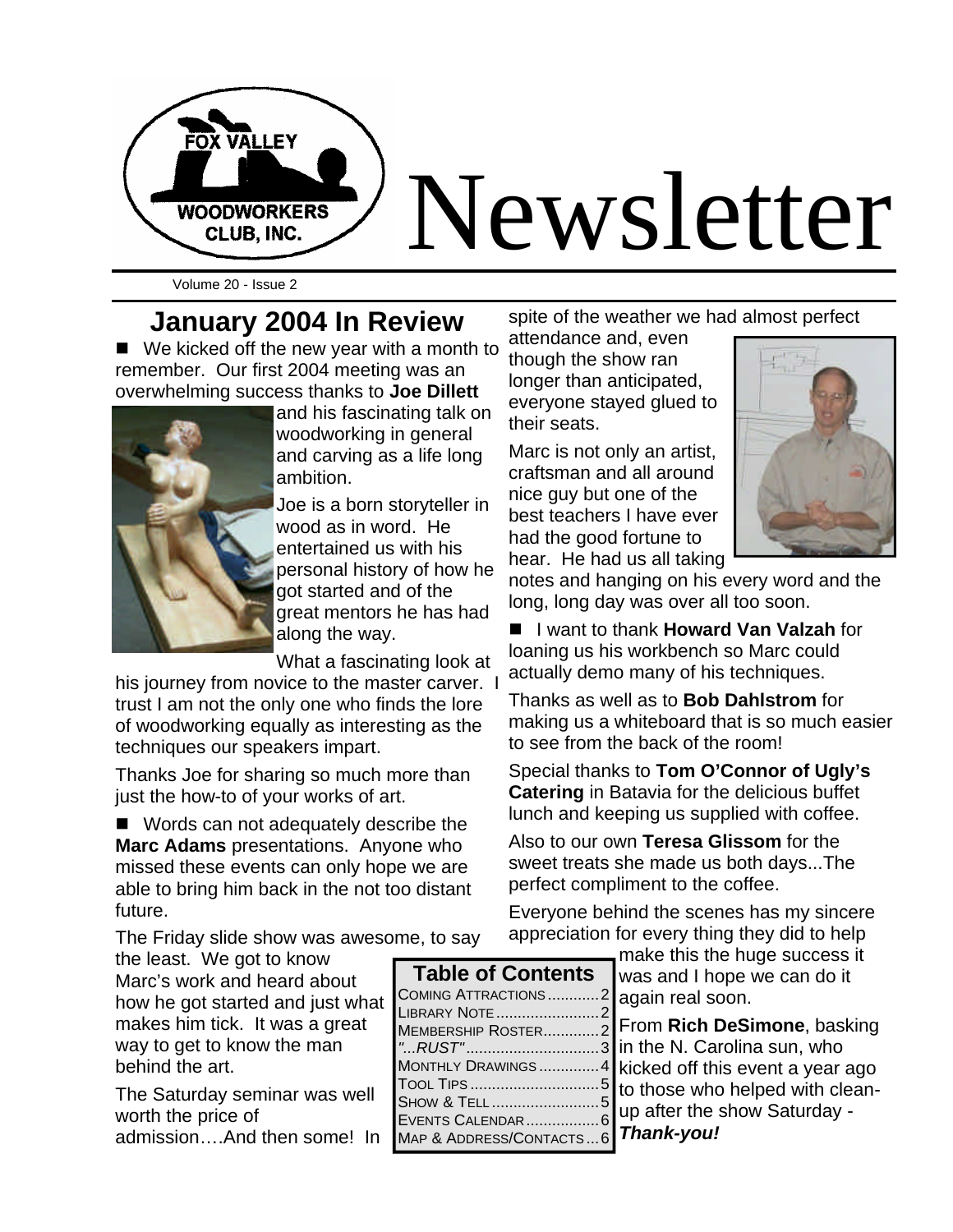## **Meeting Agenda: February 2004**

■ Author & Master Turner **Dick Sing** will be our special guest this month.

Dick will make it look s-o-o-o easy and teach us a ton of tips to take back to the shop and put into practice. If you have never considered turning, this may be the demo that changes your direction.

As a bonus, we will also have Chris DeHut, editor of Woodworking At Home DVD magazine at our meeting. I contacted Chris to see if we could get some of his past magazines which feature Dick Sing. I found out Dick had already asked Chris to join us that night so, with a little more arm twisting, I was able to convince him to bring some DVDs with him too.

So come to the meeting and let Dick whet your appetite for turning and then take home some DVD magazines to continue learning from the master. It doesn't get much better than that!

**Harry Davis**, our newly elected Program Chairman, has been working overtime to provide us with a magnificent line-up of presentations, workshops, classes, shop tours and more to make sure this year is full of interesting woodworking events.

Check out the club calendar on the back page to see what is on the FVWWC agenda — You won't want to miss a minute of it!

**Linda G. Christensen, Editor**

## **Breakfast Club**

Everyone is welcome to attend the monthly breakfast club meeting and spend an hour or so sharing some good food and conversation. It's a good way to extend the regular club meetings without having to stay up so late! Check up on information missed at the regular meeting and discuss current projects in greater detail or just get to know each other. We meet at The Red Apple Pancake House at 414 South Schmale Rd in Carol Stream, two blocks north of Geneva Rd on the following dates:

**Saturday…..Feb 21st, 2004 Wednesday…..Mar 17th, 2004 Saturday…..Apr 17th, 2004**

## **Library News**

Larry McHone and Harry Davis will be standing in for Librarian Cheryl Miller again this month (she'll be back in March!) so stop by & say HI! Cheryl announced the following additions to the library for January:



**Complete MARC ADAMS 11 DVD Library:**

*Cabinet Making Finishing Techniques Furniture I: Techniques Furniture II: Projects Joinery Fabricating with Laminates Woodshop Safety Sharing Secrets: Methods of Work Marquetry: The Art of Veneering Advanced Router Jigs & Fixtures Wood Bending Techniques*

**Cheryl Miller, Librarian** (630) 584-1932



## **Membership Update**

We had one new member sign up in January:

**Tom Stewart – Aurora**

**James Nellis, Membership**

## **You are Invited to Attend…**



Bob Hawes, local carver, invites anyone interested in carving to stop by Bethany Lutheran at 7:00 p.m. any Monday, all year long, and check out the carving group.

This group has been meeting for years and they are a great bunch of folks. No tools or prior experience is needed — Just a desire to learn what carving is all about! They have folks doing a variety of work and you are sure to find it time well spent.

**They have only 1 rule:** *There Are No Rules!* Stop by and let the chips fly!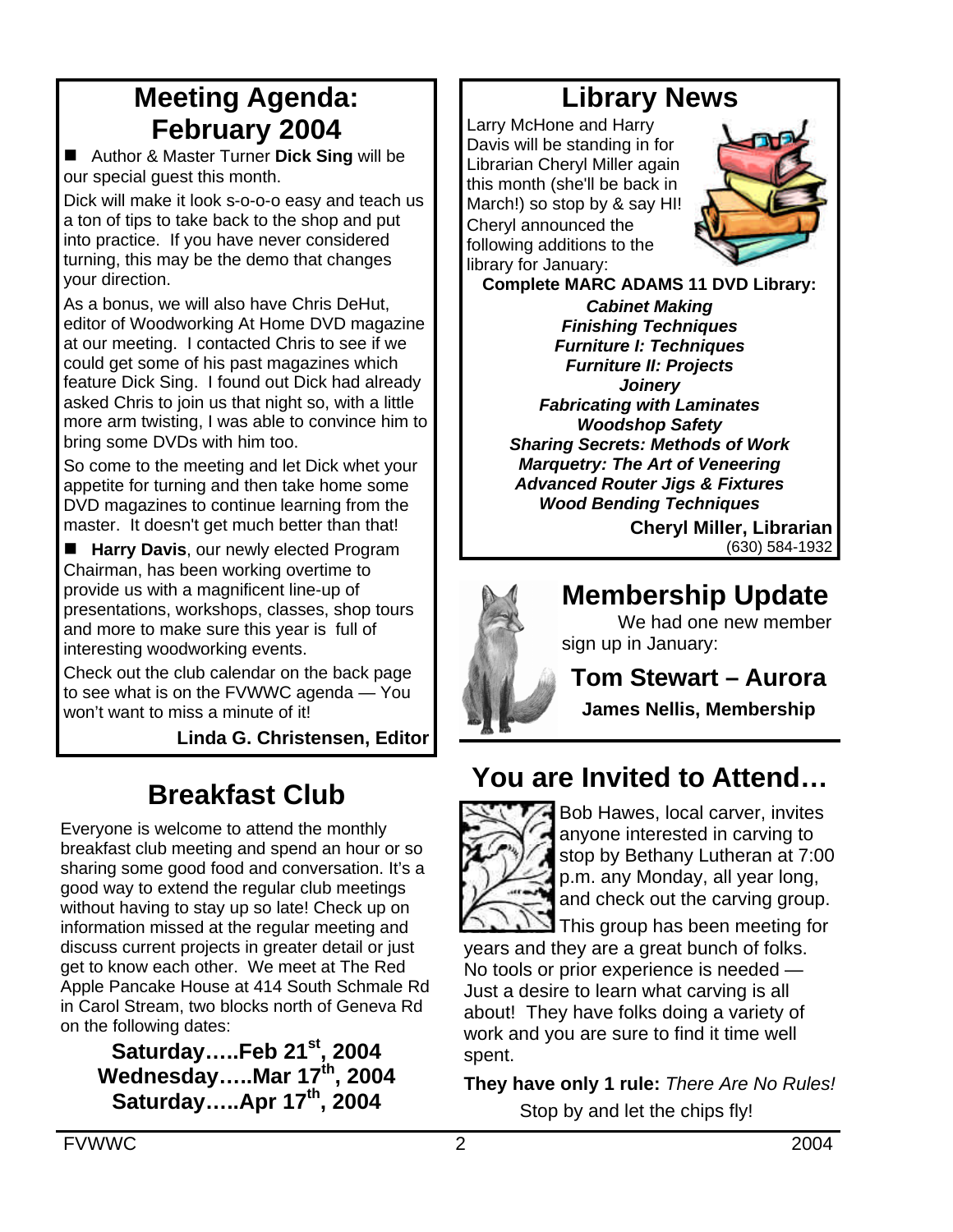# **Preventing Workshop RUST**

#### by Charlie Christensen

A while back I spent some time participating in online woodworking forums. A common question that came up was controlling and battling rust on tool surfaces like saw tables. As I was a member of the Air Weather Service while I was in the Air Force, I am well equipped to answer that question and I would like to share that information here.

Rust is a lot like fire: Fire takes oxygen, a combustible material and a spark or ignition. In the case of rust it is oxygen, steel (iron) and moisture (humidity). Of these three things you have no control of the oxygen content in the air unless you work in an airtight room filled with nitrogen and breathe through a mask attached to an air supply. On the upside, you would be completely safe from fire.

Of the remaining two, moisture in the air promotes or increases the rate of oxidation between the iron in the metal and the oxygen in the air. If you can reduce the amount of humidity in the air and the amount of contact between the metal and the air then you can control or eliminate rust.

Relative humidity is the amount of moisture that air contains at its present temperature. That is why in the winter the relative humidity outside may be 80% at 10F but inside it is 30% at 70F. Warming cold moist air reduces its relative humidity and increases its ability to hold more moisture. The opposite is also true. Ever notice those damp foggy mornings after a cold period and warm moist air from the south moves in? The warm moist air moves in over cold ground, loses heat and its ability to hold moisture and that moisture condenses out as fog.

I remember one person wrote in to the forum with a rust problem and it turned out he had the worst possible situation. He had his workshop in an outbuilding heated by a wood-burning stove in the winter. Rust was a constant battle. Well, consider this: He cranks up the heat in the morning and eventually stabilizes the shop at 70F and 30-60%

relative humidity. When he leaves the shop for the night and the fire goes out or he banks it way down the temperature starts dropping and the relative humidity starts going up. Eventually the relative humidity in the closed shop goes up to 70-100% depending on conditions outside. High humidity, exposed iron surfaces and plenty of oxygen equals RUST.

OK, what does this translate into for rust prevention on a practical basis? Maintain an even, comfortable environment with a normal, comfortable (40-60%) relative humidity around the clock. My shop is in the basement so it is part of the living environment and I have no problem with rust. Get a de-humidifier in the shop and/or air-condition the place and heat the shop with a thermostatically controlled heating unit. Avoid wide swings in temperature and keep the relative humidity below 65%.

The last thing to do is to coat iron surfaces with wax or a specialized surface protectant. This is especially important on horizontal surfaces as they are just begging for moisture to settle on them. Any good paste wax (Johnson's/Butchers/ Briwax) will do this job just fine. Avoid car waxes or anything with silicone in it. Wipe a coat on, let dry and buff well. Do it every month or two in a stable environment. More often if you have a noticeable problem. Waxing also improves the movement of wood across the surface. Just make sure you buff well so no clumps of wax are left to contaminate a surface and mess up a finish.

Another thing to consider is mildew and other examples of general rot. I used to read a lot about boating with sailboats in particular. A constant problem in that sort of sealed-up high moisture environment was mildew. The solution is ventilation. Place one or two of those cheap box fans around your shop and wood storage area and let them run constantly. The circulation will prevent stagnant areas that breed mildew. I have a box fan running in my general work area and a smaller fan running back in a storage area. I, also, have a two-fan window unit that I built into a ceiling box and vented through dryer hose to the outside. A furnace filter on it catches dust while air is pulled through the shop.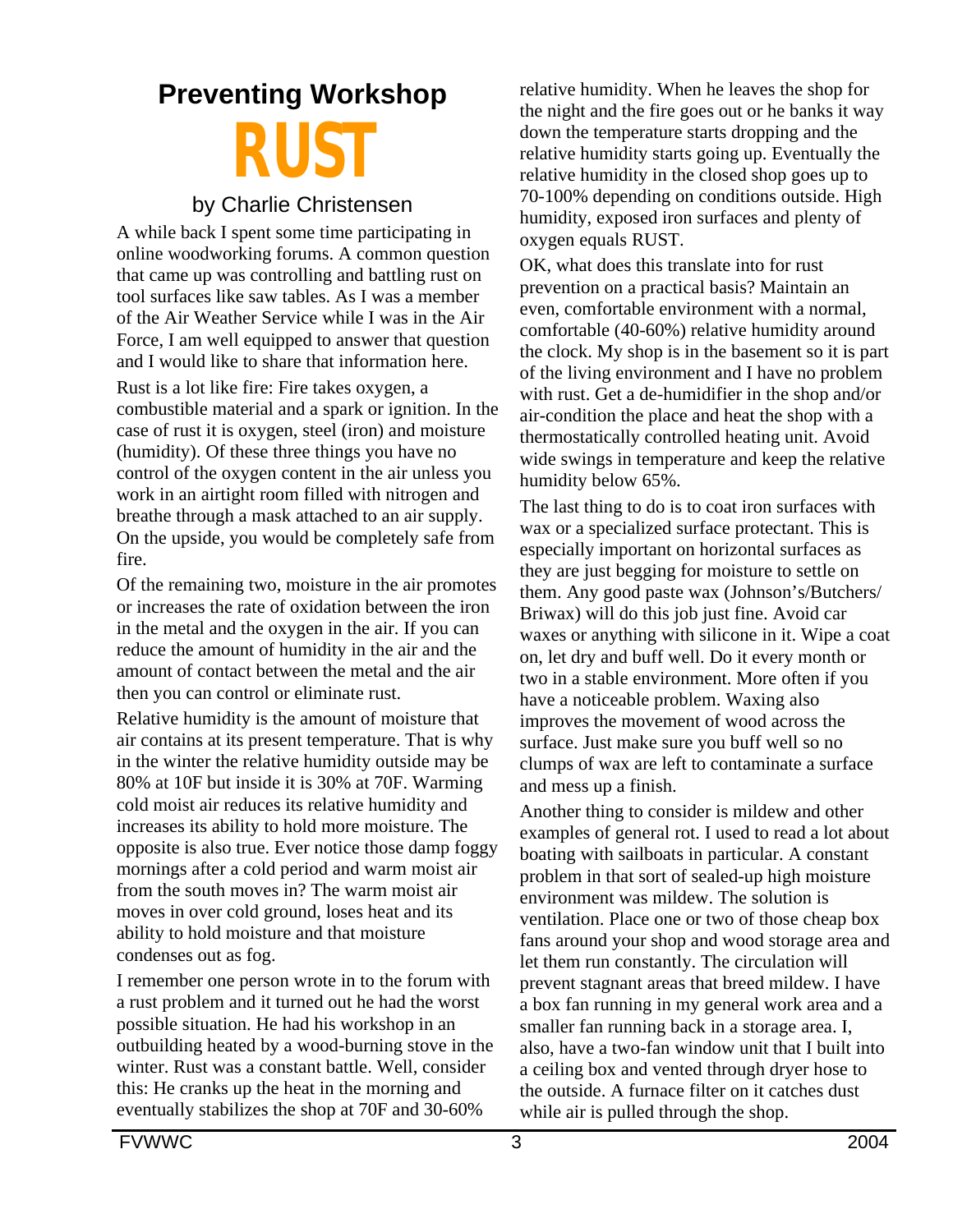## **FVWWC DRAWING**

The January raffle was another success and got 2004 off to a great start! Since the choice of 1st prize we offered last month was so well received, we will try it again this month.

The first prize ticket holder will get to choose from either a Ryobi Oscillating Spindle Sander or a DeWalt Jig Saw. Both of these items come highly praised by yours truly! I have found both items to be very useful additions to my workshop. Your choices are:

## **Ryobi Oscillating Spindle Sander - Model OSS500**

- $\geq$  Large cast iron work surface for added convenience and extra stability
- $\triangleright$  Dual action (rotary combined with up and down) for fast, burn free contour sanding
- $\geq$  Quiet, powerful, permanent magnet motor for extended use
	- $\triangleright$  All rubber spindles and sandpaper conveniently store on-board for easy access
	- $\triangleright$  Built-in dust port to maintain a clean work area

#### **http://www.ryobitools.com/**

## **DeWalt Heavy-Duty Top Handle Jig Saw Kit DW321K**

- $\geq 5.8$  Amp motor moves blade at 500-3,100 spm providing power and speed control for the most demanding cutting applications
- $\triangleright$  Keyless blade change system accepts universal and t-shank blades
- $\triangleright$  Unique counter-balance mechanism and rubber grip provide smooth operation and reduce user fatigue
- ÿ Keyless adjustable shoe slides forward, backward and bevels 0-45° in both directions to allow cutting in tighter places, flush cuts and bevel cuts
- $\triangleright$  4-position orbital action allows for cutting versatility in various materials
- $\triangleright$  Variable speed trigger helps match blade speed with application
- $\triangleright$  Adjustable dust blower keeps line of cut clear of chips and can be turned off for metal cutting
- $\geq 100\%$  ball-bearing construction provides superior durability

#### **http://www.dewalt.com/**

#### **Drawing winners in January were:**

| 1st: DeWalt Heavy Duty Plate Joiner KitSean Welch |  |  |
|---------------------------------------------------|--|--|

2nd: Marple Chisel Set............................................Joe Conway 3rd: Socket Set.......................................................Bernie Kotera

4th: 12" Speedlite Square ......................................Bruce Malmin

Congrats to all, thanks for your participation and club support.

*...See you at the meeting!*

**Charlie Christensen, Raffle Chairman**

## **Special Club Pricing at Feb '04 Meeting:**

Discounts for you plus every issue/subscription sold means a donation to FVWWC by Editor Chris DeHut.

Back/Current Issues: \$7.00 ea (\$8.95 ea Online)

1 Yr. Subscription: \$33.95





**FVWWC**

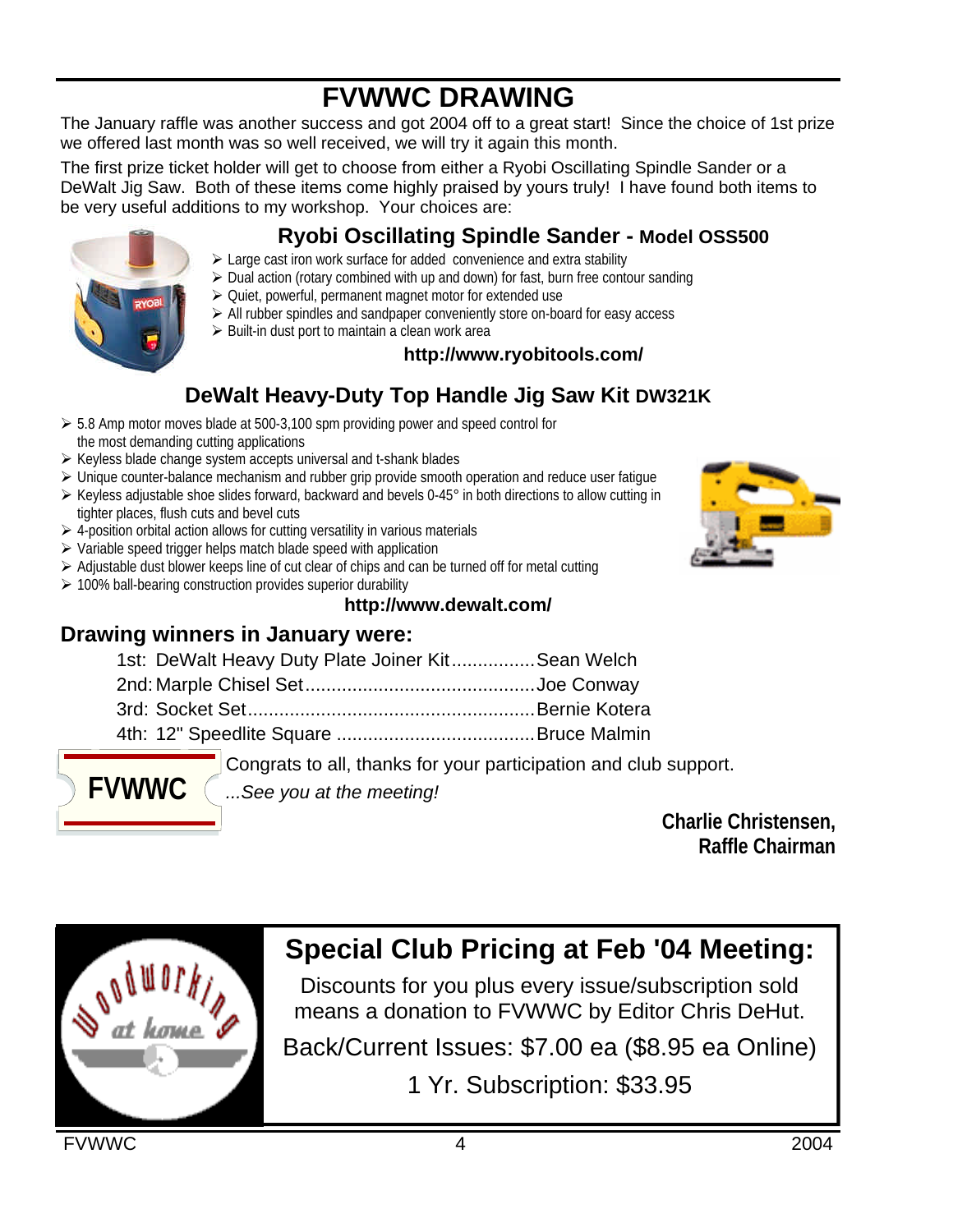b *Reprinted from Wood Magazine's site: http://www.woodmagazine.com/cgi/tips/tip.cgi*

# **OF THE DAY**

## **Stop sandpaper slips with string**

Loading fresh sandpaper onto my sanding drum (the type that takes sandpaper sheets) used to make me crazy. I couldn't keep the paper tight against the drum along its whole length; by the time I got to the bottom, the top had worked loose. A length of string solved my problem. After loosely loading the paper onto the drum, I tie the string with a slipknot around the top, as shown at left. Next, I wrap the string slowly around the drum, working my way down and tucking the sandpaper into the slot in the drum as I go. When I reach the bottom, I hold the string taut while I lock the paper in place with the key. **—** *G.J. Warmbrod, St. Louis, Missouri*



#### **Show & Tell**

The January S&T featured another great exhibit of projects by members.

■ Joe Conway: Turned Cigar Cutters/Pens - variety of wood, no finish listed.

■ Mike Madden: Finger/Box Joint Jig - Made of unfinished Plywood.

■ Paul Szymczak: Bi-Plane Shelf of Pine with a latex paint finish.

■ Len Swanson: Mirror Frame in unfinished Cherry & Jig with Watco Danish Oil finish.

■ Stan Anderson: Butterfly House of Cedar with white oil primer.

■ Jim Cummings: Computer Desk & Base Cabinet of Oak & Oak Plywood with water based stain & lacquer.

■ Paul Dehnert: "Santa" Dog Carving of painted Basswood.

■ Alan DeRoss: Trestle Table of Zebrawood & Walnut with Seal-a-Cell Tung Oil Urethane and Birdhouse of unfinished poplar.

■ John Winton: Earring Holder of Spalted Maple with boiled Linseed oil & Wipe-on Poly.

Doug Olson: Oak Cabinetry with Zar poly.

■ Jim Mengler: Arts & Craft Lambert Table of white Quartersawn Oak with General finish.

■ Darrel Anderson: Varigated Butcher Block Breadboards - one of Walnut, Cherry, Elm & Ash and the other Maple & Cherry finished in Salad Bowl Oil.

#### **January 2004 Drawing Winners:**

1st: Jim Cummings - 17 Pc. Tool Kit 2nd: Ray Upham - Surge Strip 3rd: Doug Olson - Contour Gauge *Thanks to all for another great display!*